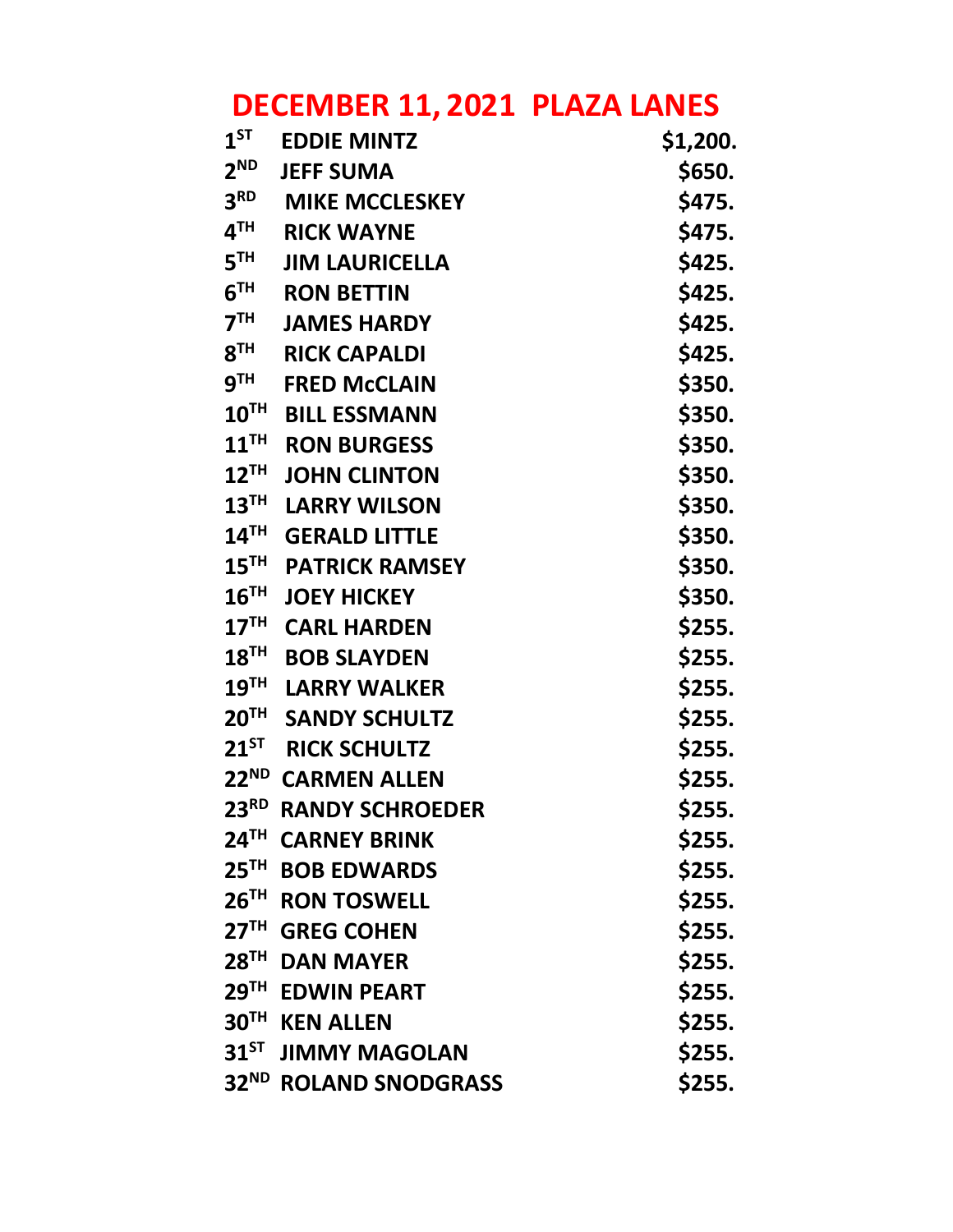### **NOVEMBER 13, 2021 ASTRO LANES**

| $1^{ST}$           | <b>EDWIN PEART</b>       | \$1,000. |
|--------------------|--------------------------|----------|
| 2 <sup>ND</sup>    | <b>BILL ESSMANN</b>      | \$500.   |
| 3 <sup>RD</sup>    | <b>KENNETH ALLEN SR.</b> | \$225.   |
| 4 <sup>TH</sup>    | <b>BOB EDWARDS</b>       | \$225.   |
| 5 <sup>TH</sup>    | <b>JOE KRAJENKE</b>      | \$175.   |
| 6 <sup>TH</sup>    | <b>PETE KACZMARCZYK</b>  | \$175.   |
| 7 <sup>TH</sup>    | <b>PETE MINAUDO</b>      | \$175.   |
| 8 <sup>TH</sup>    | <b>TONY STIPCAK</b>      | \$175.   |
| 9 <sup>TH</sup>    | <b>RON BETTIN</b>        | \$125.   |
| 10 <sup>TH</sup>   | <b>LARRY WILSON</b>      | \$125.   |
| $11$ <sup>TH</sup> | <b>JIM LAURICELLA</b>    | \$125.   |
| $12$ <sup>TH</sup> | <b>RICK CAPALDI</b>      | \$125.   |
| 13 <sup>TH</sup>   | <b>LARRY FRANZ</b>       | \$125.   |
| $14^{\text{TH}}$   | <b>BOB SLAYDEN</b>       | \$125.   |
| 15 <sup>TH</sup>   | <b>RICK WAYNE</b>        | \$125.   |
| 16 <sup>TH</sup>   | <b>CARL HARDEN</b>       | \$125.   |

#### **1 st NON-CHAMPION**

|                    |                       | October 30, 2021 WOODLAND LANES |
|--------------------|-----------------------|---------------------------------|
| $1^{ST}$           | <b>ED AUSTRENG</b>    | \$800.                          |
| 2 <sup>ND</sup>    | <b>FRED McCLAIN</b>   | \$440.                          |
| 3 <sup>RD</sup>    | <b>RICK PARSCHEN</b>  | \$225.                          |
| 4 <sup>TH</sup>    | <b>RICK CAPALDI</b>   | \$225.                          |
| 5 <sup>TH</sup>    | <b>RAY KUNZ</b>       | \$160.                          |
| 6 <sup>TH</sup>    | <b>DAN MAYER</b>      | \$160.                          |
| 7 <sup>TH</sup>    | <b>ARNIE GOLDMAN</b>  | \$160.                          |
| 8 <sup>TH</sup>    | <b>RON BETTIN</b>     | \$160.                          |
| 9 <sup>TH</sup>    | <b>MARK HATCHIGAN</b> | \$130.                          |
| 10 <sup>TH</sup>   | <b>LARRY FRANZ</b>    | \$130.                          |
| $11$ <sup>TH</sup> | <b>JEFF SUMA</b>      | \$130.                          |
| $12$ <sup>TH</sup> | <b>ROBERT MULARZ</b>  | \$130.                          |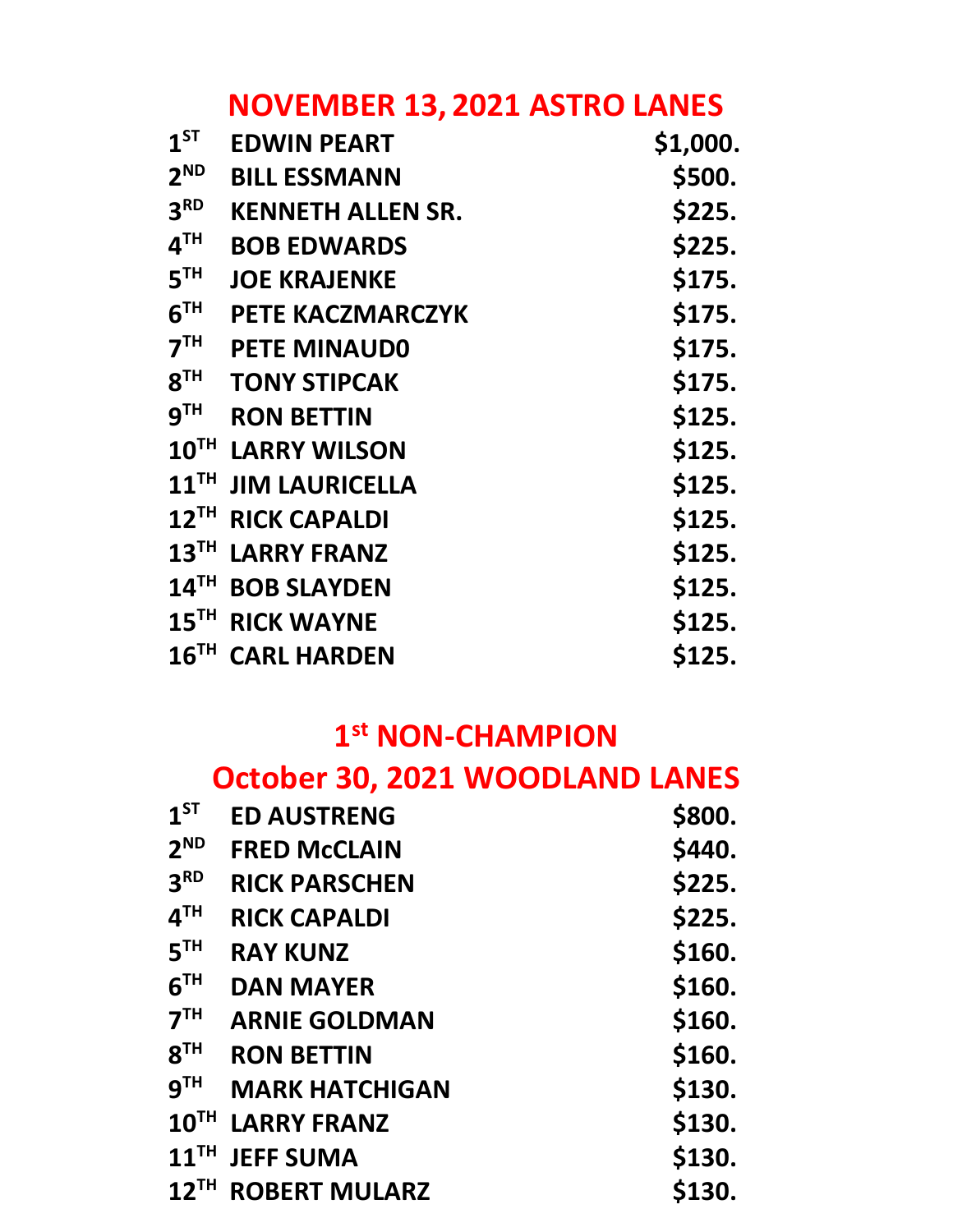### **OCTOBER 9, 2021 WESTLAND BOWL**

| 1 <sup>ST</sup>    | <b>MICHAEL McCLESKEY</b> | \$1,000. |
|--------------------|--------------------------|----------|
| 2 <sup>ND</sup>    | <b>BOB SLAYDEN</b>       | \$500.   |
| 3 <sup>RD</sup>    | <b>MIKE LAROCCA</b>      | \$220.   |
| 4 <sup>TH</sup>    | <b>LARRY WALKER</b>      | \$220.   |
| 5 <sup>TH</sup>    | <b>RICK WAYNE</b>        | \$140.   |
| 6 <sup>TH</sup>    | <b>KENNETH ALLEN SR.</b> | \$140.   |
| 7 <sup>TH</sup>    | <b>GERALD LITTLE</b>     | \$140.   |
| 8 <sup>TH</sup>    | <b>STEVEN MESSINA</b>    | \$140.   |
| 9 <sup>TH</sup>    | <b>JOHN WATKINS</b>      | \$110.   |
| $10^{TH}$          | <b>PETE MINAUDO</b>      | \$110.   |
| $11$ <sup>TH</sup> | <b>JOHN RUGGIERO III</b> | \$110.   |
| $12$ <sup>TH</sup> | <b>BOB EDWARDS</b>       | \$110.   |
| $13^{\text{TH}}$   | <b>JERRY MAYNOR</b>      | \$110.   |
| 14 <sup>TH</sup>   | <b>ED AUSTRENG</b>       | \$110.   |

#### **SEPTEMBER 11,2021 HARBOR LANES**

| 1 <sup>ST</sup>    | <b>LARRY WALKER</b>                 | \$1,000. |  |
|--------------------|-------------------------------------|----------|--|
| 2 <sup>ND</sup>    | <b>JEFF SUMA</b>                    | \$500.   |  |
| 3 <sup>RD</sup>    | <b>RON BURGESS</b>                  | \$225.   |  |
| 4 <sup>TH</sup>    | <b>RANDY SCHROEDER</b>              | \$225.   |  |
| 5 <sup>TH</sup>    | <b>BOB SLAYDEN</b>                  | \$180.   |  |
| 6 <sup>TH</sup>    | <b>EDDIE MINTZ</b>                  | \$180.   |  |
| 7 <sup>TH</sup>    | <b>LENNY KERSTEN</b>                | \$180.   |  |
| 8 <sup>TH</sup>    | <b>KENNETH ALLEN SR.</b>            | \$180.   |  |
| 9 <sup>TH</sup>    | <b>FRED McCLAIN</b>                 | \$130.   |  |
| 10 <sup>TH</sup>   | <b>LARRY FRANZ</b>                  | \$130.   |  |
| $11$ <sup>TH</sup> | <b>CARMEN ALLEN</b>                 | \$130.   |  |
|                    | 12 <sup>TH</sup> TONY STIPCAK       | \$130.   |  |
|                    | 13 <sup>TH.</sup> MICHAEL McCLESKEY | \$130.   |  |
| $14$ <sup>TH</sup> | <b>DAN MAYER</b>                    | \$130.   |  |
|                    | 15 <sup>TH</sup> EDWIN PEART        | \$130.   |  |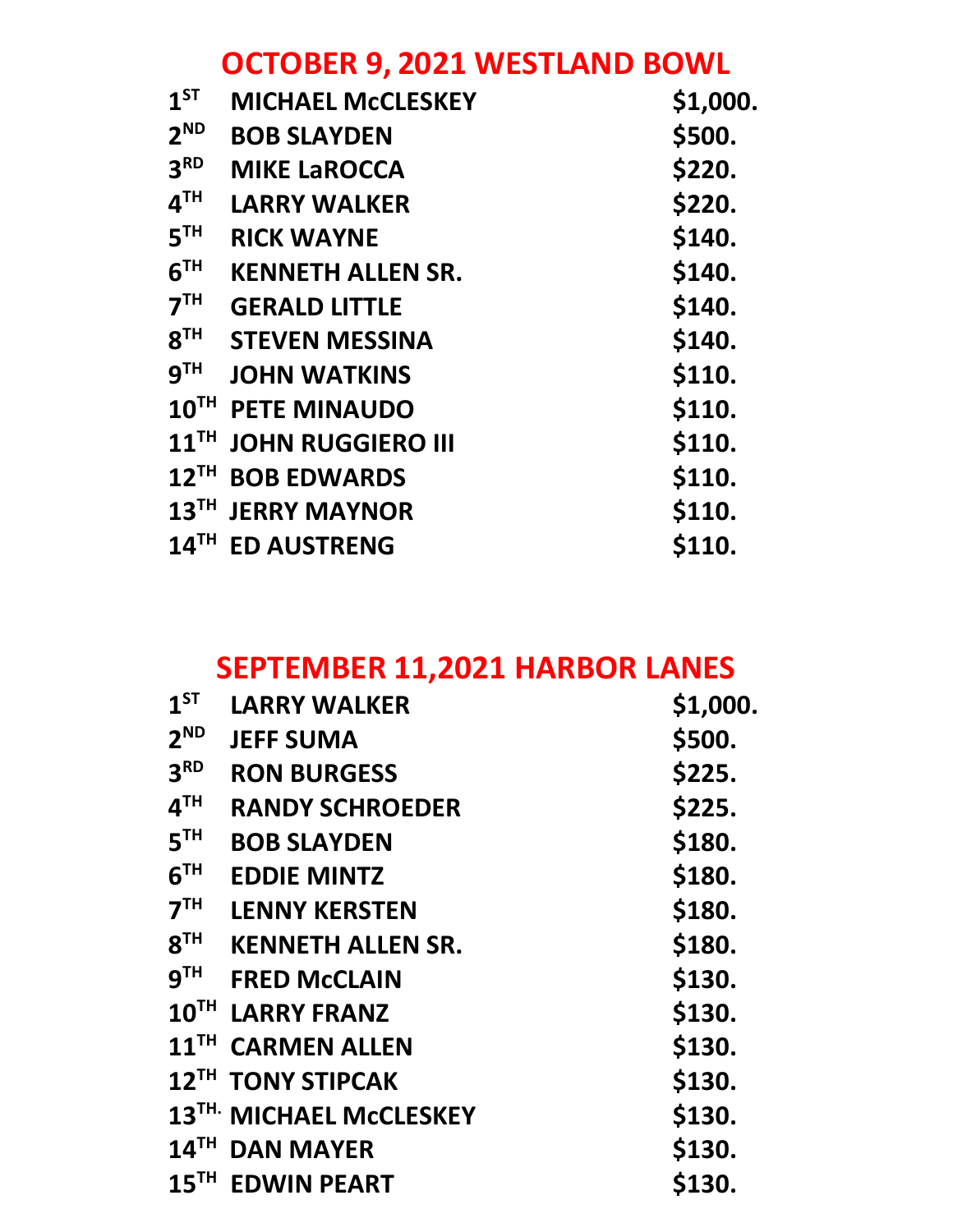# **ANNUAL DOUBLES TOURNAMENT AUGUST 28, 2021 BELMAR LANES**

| 1 <sup>ST</sup> | <b>CARL HARDEN / EDWIN PEART</b>      | \$1750. |
|-----------------|---------------------------------------|---------|
| 2 <sup>ND</sup> | <b>DAVE EATMON / LARRY WALKER</b>     | \$860.  |
| 3 <sup>RD</sup> | <b>DAVE TULAK / BOB SLAYDEN</b>       | \$460.  |
| 4 <sup>TH</sup> | <b>LARRY WILSON / ROBERT MICHAUX</b>  | \$460.  |
| 5 <sup>TH</sup> | <b>JIM THORBIN / DON BOYED</b>        | \$290.  |
| 6 <sup>TH</sup> | <b>MIKE McCLESKEY / KEN ALLEN</b>     | \$290.  |
| 7 <sup>TH</sup> | <b>EDDIE MINTZ / PETE KACZMARCZYK</b> | \$290.  |
| 8 <sup>TH</sup> | <b>JIM LAURICELLA / JOE KRAJENKE</b>  | \$290.  |

#### **AUGUST 14, 2021 5 STAR LANES**

| 1 <sup>ST</sup>    | <b>LARRY WALKER</b>   | \$1000. |
|--------------------|-----------------------|---------|
| 2 <sup>ND</sup>    | <b>MIKE McCLESKEY</b> | \$500.  |
| 3 <sup>RD</sup>    | <b>EDDIE MINTZ</b>    | \$200.  |
| 4 <sup>TH</sup>    | <b>JOE KRAJENKE</b>   | \$200.  |
| 5 <sup>TH</sup>    | <b>ARNEY GOLDMAN</b>  | \$150.  |
| 6 <sup>TH</sup>    | <b>JIM THORBIN</b>    | \$150.  |
| 7 <sup>TH</sup>    | <b>LARRY FRANZ</b>    | \$150.  |
| 8 <sup>TH</sup>    | <b>JOEY HICKEY</b>    | \$150.  |
| 9 <sup>TH</sup>    | <b>GERALD LITTLE</b>  | \$120.  |
| $10^{TH}$          | <b>ROBERT MICHAUX</b> | \$120.  |
| $11$ <sup>TH</sup> | <b>DAN MAYER</b>      | \$120.  |
| $12$ <sup>TH</sup> | <b>PETE MINAUDO</b>   | \$120.  |
| $13$ <sup>TH</sup> | <b>CARL HARDEN</b>    | \$120.  |
| 14 <sup>TH</sup>   | <b>JERRY MAYNOR</b>   | \$120.  |
| 15 <sup>TH</sup>   | <b>JIM LAURICELLA</b> | \$120.  |
| 16 <sup>TH</sup>   | <b>PAM WILSON</b>     | \$120.  |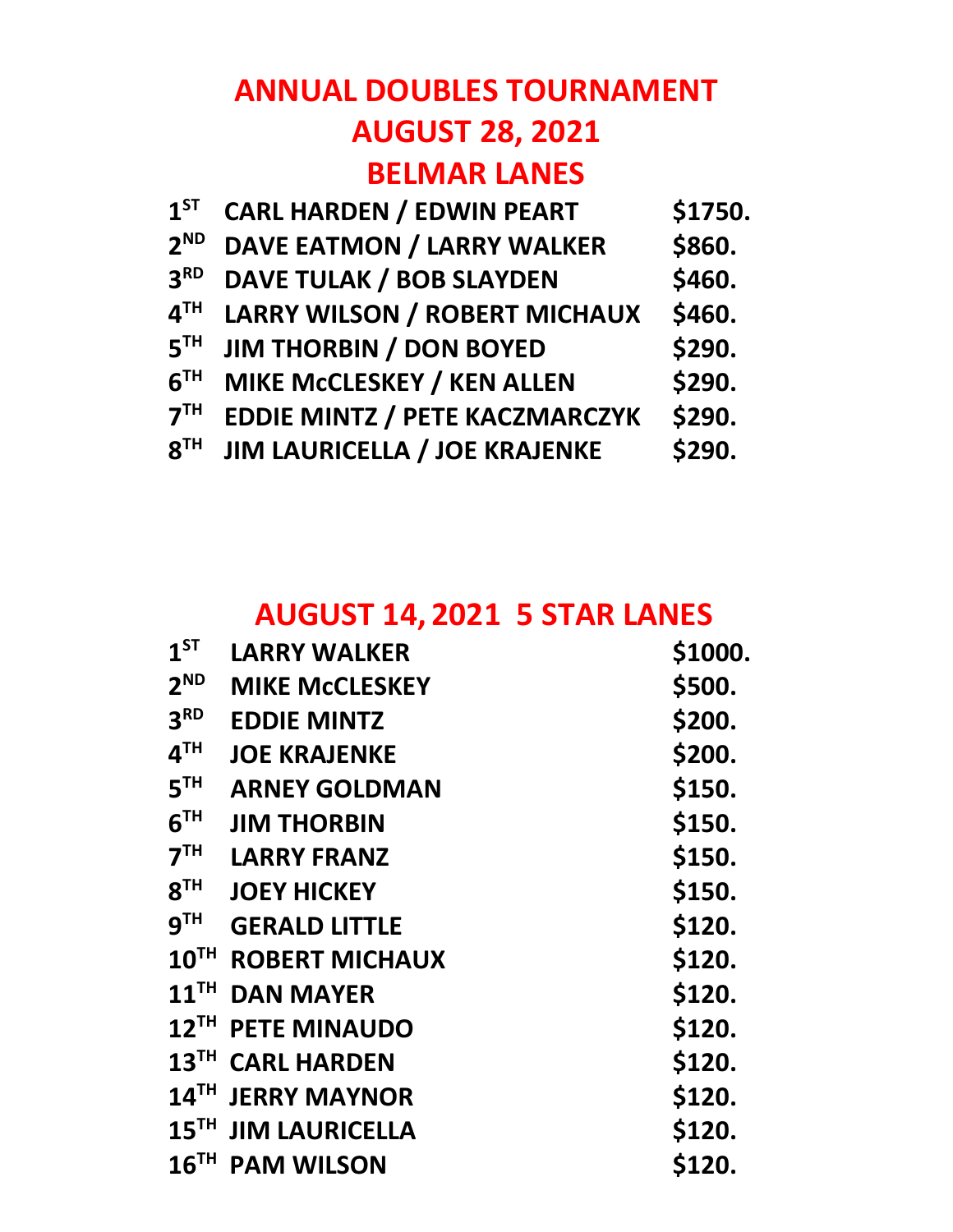### **JULY 10, 2021 SKORE LANES**

| $1^{ST}$           | <b>KENNETH ALLEN SR.</b> | \$1000. |
|--------------------|--------------------------|---------|
| 2 <sup>ND</sup>    | <b>JIM THORBIN</b>       | \$500.  |
| 3 <sup>RD</sup>    | <b>GREG MORROW</b>       | \$200.  |
| 4 <sup>TH</sup>    | <b>JOHN RUGGERIO III</b> | \$200.  |
| 5 <sup>TH</sup>    | <b>MIKE McCLESKEY</b>    | \$140.  |
| 6 <sup>TH</sup>    | <b>CARL HARDEN</b>       | \$140.  |
| 7 <sup>TH</sup>    | <b>JIM LAURICELLA</b>    | \$140.  |
| 8 <sup>TH</sup>    | <b>ROBERT MICHAUX</b>    | \$140.  |
| 9 <sup>TH</sup>    | <b>PAM WILSON</b>        | \$115.  |
| 10 <sup>TH</sup>   | <b>PETE MINAUDO</b>      | \$115.  |
| $11$ <sup>TH</sup> | <b>RON BURGESS</b>       | \$115.  |
| $12$ <sup>TH</sup> | <b>RON BETTIN</b>        | \$115.  |
| 13 <sup>TH</sup>   | <b>RICK PARSCHEN</b>     | \$115.  |
| $14$ <sup>TH</sup> | <b>LARRY WILSON</b>      | \$115.  |

### **JUNE 12, 2021 WOODLAND LANES**

| 1 <sup>ST</sup>    | <b>MIKE McCLESKEY</b>    | \$825. |
|--------------------|--------------------------|--------|
| 2 <sup>ND</sup>    | <b>LARRY WALKER</b>      | \$400. |
| 3 <sup>RD</sup>    | <b>KENNETH ALLEN SR.</b> | \$225. |
| 4 <sup>TH</sup>    | <b>PETE MINAUDO</b>      | \$225. |
| 5 <sup>TH</sup>    | <b>LARRY FRANZ</b>       | \$160. |
| 6 <sup>TH</sup>    | <b>TIM MAGYAR</b>        | \$160. |
| 7 <sup>TH</sup>    | <b>JIM THORBIN</b>       | \$160. |
| 8 <sup>TH</sup>    | <b>JERRY MAYNOR</b>      | \$160. |
| <b>g</b> TH        | <b>DAN MAYER</b>         | \$115. |
|                    | 10TH TONY STIPCAK        | \$115. |
| $11$ <sup>TH</sup> | <b>PAM WILSON</b>        | \$115. |
| $12$ <sup>TH</sup> | <b>CARL HARDEN</b>       | \$115. |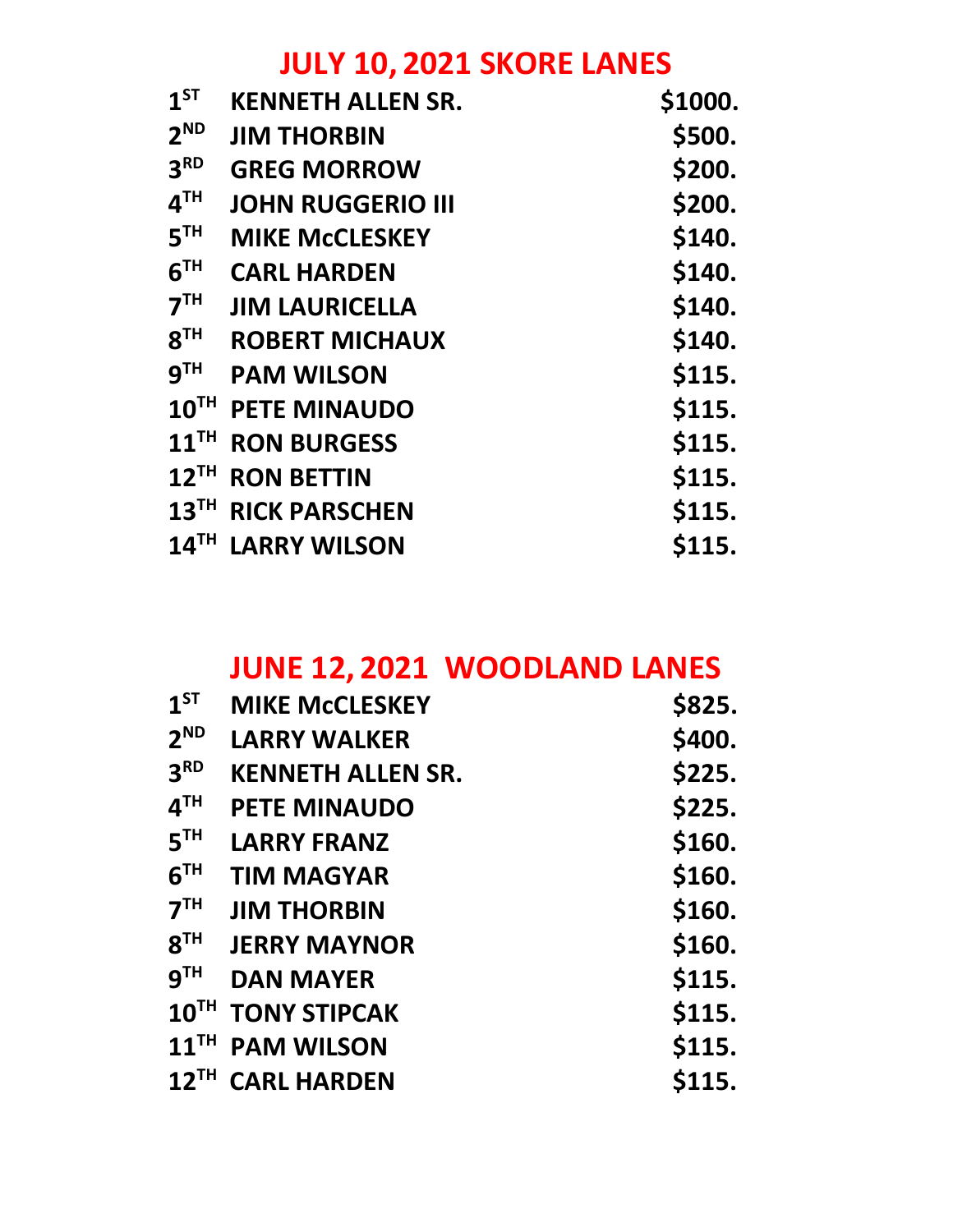### **MAY 15, 2021 IMPERIAL LANES**

| $1^{ST}$                   | <b>LARRY WALKER</b>           | \$900.   |
|----------------------------|-------------------------------|----------|
| $2^{ND}$                   | <b>JOE KRAJENKE</b>           | \$450.   |
| 3 <sup>RD</sup>            | <b>TONY STIPCAK</b>           | \$220.   |
| $\mathbf{4}^{\mathsf{TH}}$ | <b>STEVEN MESSINA</b>         | \$220.   |
| 5 <sup>TH</sup>            | <b>GERALD LITTLE</b>          | \$170.   |
| 6 <sup>TH</sup>            | <b>MIKE McCLESKEY</b>         | \$170.   |
| 7 <sup>TH</sup>            | <b>MIKE LUCENTE</b>           | \$170.   |
| $8^{TH}$                   | <b>JOHN FRYER</b>             | \$170.   |
| 9 $^{\sf TH}$              | <b>EDDIE MINTZ</b>            | \$115.   |
| 10 <sup>TH</sup>           | <b>GEORGE LANE</b>            | \$115.   |
| $11$ <sup>TH</sup>         | <b>RON BURGESS</b>            | \$115.   |
| $12^{TH}$                  | <b>LARRY FRANZ</b>            | \$115.   |
|                            | April 10, 2021, OAK LANES     |          |
| $1^{ST}$                   | <b>JIMMY MAGOLAN</b>          | \$1,000. |
| 2 <sup>ND</sup>            | <b>MIKE McCLESKEY</b>         | \$500.   |
| 3 <sup>RD</sup>            | <b>LARRY FRANZ</b>            | \$260.   |
| $\mathbf{4^{TH}}$          | <b>PETE MINAUDIO</b>          | \$260.   |
| $5^{\texttt{TH}}$          | <b>BOB EDWARDS</b>            | \$175.   |
| $6^{\sf TH}$               | <b>ARNIE GOLDMAN</b>          | \$175.   |
| 7 <sup>TH</sup>            | <b>TONY STIPCAK</b>           | \$175.   |
| $8^{TH}$                   | <b>EDDIE MINTZ</b>            | \$175.   |
| $9^{TH}$                   | <b>JOE KRAJENKE</b>           | \$120.   |
| 10 <sup>TH</sup>           | <b>LARRY WALKER</b>           | \$120.   |
| $11^{\text{TH}}$           | <b>JIM THORBIN</b>            | \$120.   |
| $12$ <sup>TH</sup>         | <b>RON BURGESS</b>            | \$120.   |
| $13$ <sup>TH</sup>         |                               |          |
|                            | <b>JOHN RUGGERIO III</b>      | \$120.   |
| $14^{\text{TH}}$           | <b>KEN ALLEN SR.</b>          | \$120.   |
|                            | 15 <sup>TH</sup> LARRY WILSON | \$120.   |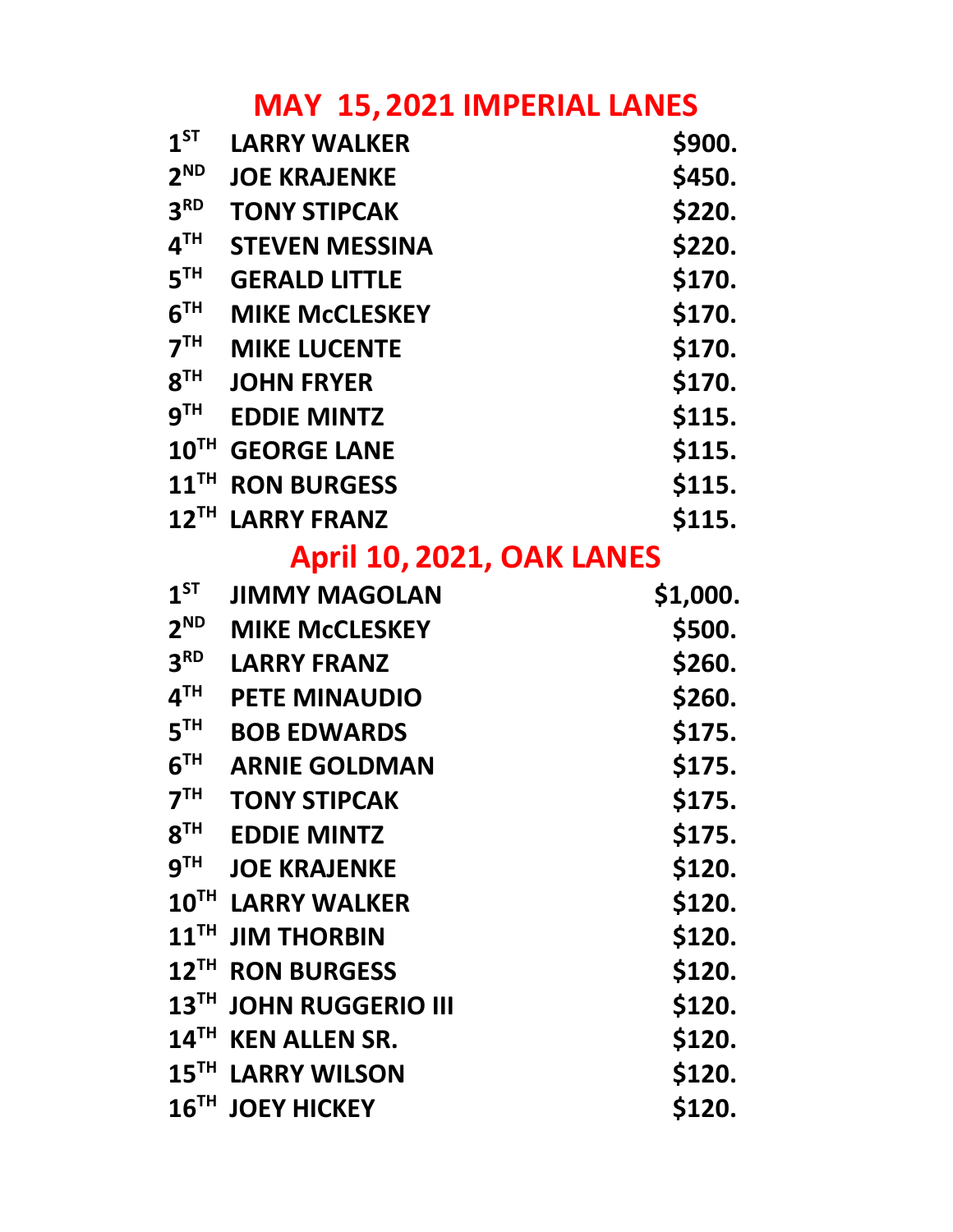### **MARCH 13, 2021 BONANZA LANES**

| 1 <sup>ST</sup>    | <b>LARRY WALKER</b>   | \$1,000. |
|--------------------|-----------------------|----------|
| 2 <sup>ND</sup>    | <b>MIKE MCCLESKEY</b> | \$500.   |
| 3 <sup>RD</sup>    | <b>LARRY WILSON</b>   | \$275.   |
| 4 <sup>TH</sup>    | <b>KEN ALLEN</b>      | \$275.   |
| 5 <sup>TH</sup>    | <b>JOE KRAJENKE</b>   | \$180.   |
| 6 <sup>TH</sup>    | <b>RICK PARSCHEN</b>  | \$180.   |
| 7 <sup>TH</sup>    | <b>EDDIE MINTZ</b>    | \$180.   |
| 8 <sup>TH</sup>    | <b>STEVE MESSINA</b>  | \$180.   |
| 9 <sup>TH</sup>    | <b>RON BURGESS</b>    | \$125.   |
| 10 <sup>TH</sup>   | <b>LARRY FRANZ</b>    | \$125.   |
| $11$ <sup>TH</sup> | <b>BOB FRINK</b>      | \$125.   |
| $12$ <sup>TH</sup> | <b>KIRK NAGLE</b>     | \$125.   |
| $13$ <sup>TH</sup> | <b>TONY STIPCAK</b>   | \$125.   |
| 14 <sup>TH</sup>   | <b>BOB ROZYCKI</b>    | \$125.   |
| 15 <sup>TH</sup>   | <b>RICK SCHULTZ</b>   | \$125.   |
| 16 <sup>TH</sup>   | <b>DAVE TULAK</b>     | \$125.   |

# **FEBRUARY 6, 2021 COUNTRY LANES**

| 1 <sup>ST</sup>  | <b>LARRY WALKER</b>            | \$1,000. |
|------------------|--------------------------------|----------|
| 2 <sup>ND</sup>  | <b>JEFF SUMA</b>               | \$500.   |
| 3 <sup>RD</sup>  | <b>EDDIE MINTZ</b>             | \$325.   |
| 4 <sup>TH</sup>  | <b>TONY STIPCAK</b>            | \$325.   |
| 5 <sup>TH</sup>  | <b>SCOTT LESER</b>             | \$165.   |
| 6 <sup>TH</sup>  | <b>MIKE LUCENTE</b>            | \$165.   |
| 7 <sup>TH</sup>  | <b>FRED McCLAIN</b>            | \$165.   |
| 8 <sup>TH</sup>  | <b>JOHN RUGGERIO</b>           | \$165.   |
| 9 <sup>TH</sup>  | <b>BOB EDWARDS</b>             | \$120.   |
| $10^{TH}$        | <b>RON BURGESS</b>             | \$120.   |
| $11^{\text{TH}}$ | <b>MIKE McCLESKEY</b>          | \$120.   |
|                  | 12 <sup>TH</sup> STEVE MESSINA | \$120.   |
|                  | 13TH CARNEY BRINK              | \$120.   |
| 14 <sup>TH</sup> | <b>JOE KRAJENKE</b>            | \$120.   |